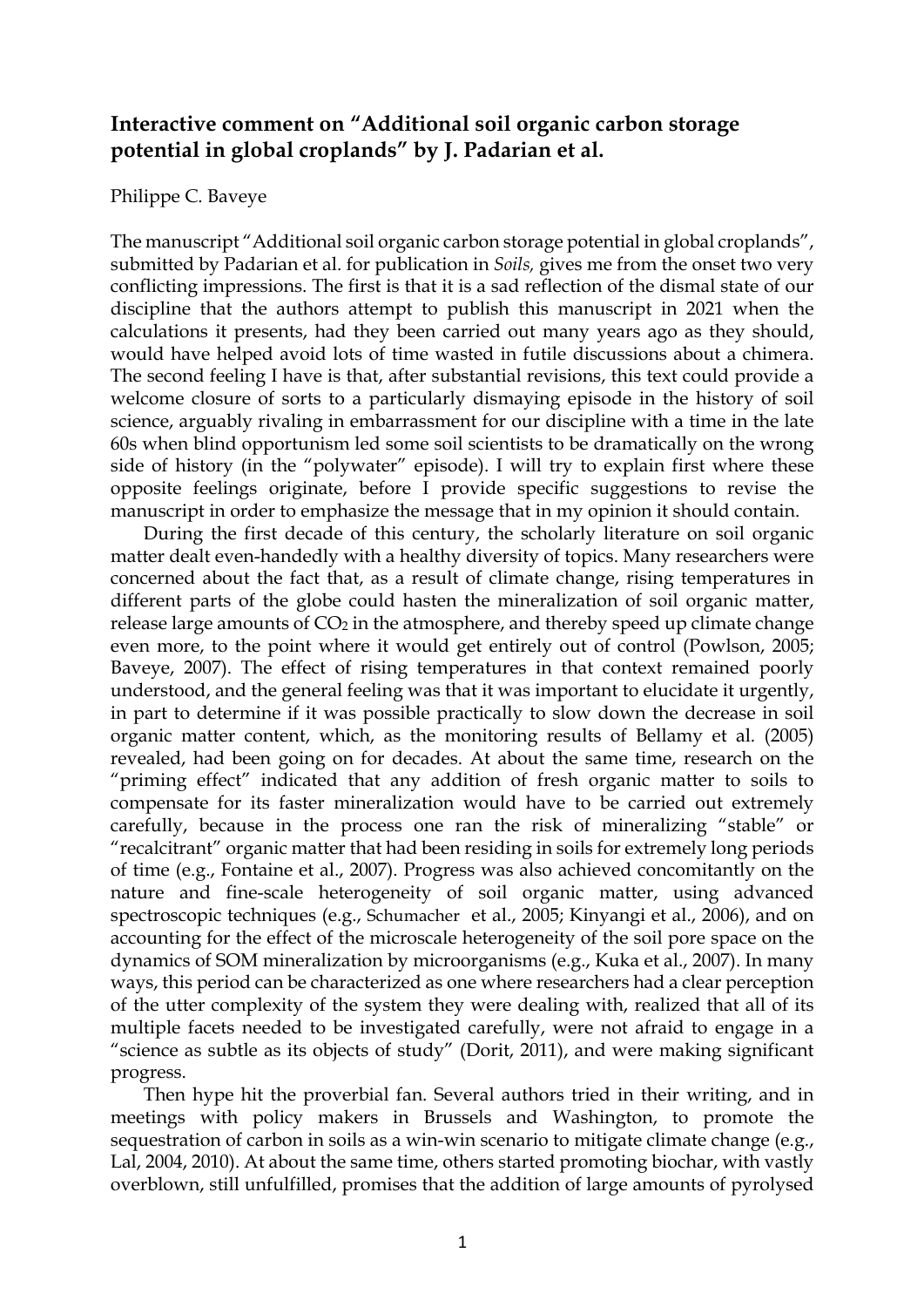organic matter to soils could be a "win-win-win" solution to the climate crisis. The reception of these silver bullets by decision-makers was lukewarm, at best, but that did not deter some from trying to push their agenda further behind the scene. The result of these efforts was that, at the COP 21 meeting in Paris, the then minister of agriculture of France announced that by increasing the carbon content of soils by 0.4% or 4 per 1000 per year, one could compensate for the yearly anthropic release of  $CO<sub>2</sub>$ into the atmosphere. Even though several reports published earlier by French scientists (e.g., Arrouays et al., 2002; Chenu et al., 2014) had calculated that the amount of carbon that could be sequestered overall in soils was much lower than that put forth in the 4 per 1000 proposal, the latter was nevertheless adopted by COP 21 participants and was integrated in the final reports of the conference. Criticisms of the proposal were very quick to emerge from various quarters, e.g., by White (2016) who concluded his analysis of the 4 per 1000 initiative by stating unequivocally that "sequestering carbon in agricultural soils will not provide a major offset for greenhouse gas emissions". Essentially the same opinion was widely circulated in private conversations or e-mails, for example in an e-mail I received from a prominent soil researcher, who wrote about soil carbon sequestration that he was not willing to "promise that it will deliver a complete offset of fossil C emissions, which is plainly absurd".

At that stage, given the serious doubts expressed by various people about the 4 per 1000 initiative, it would seem that the reasonable thing to do would have been to pause, proceed to further estimations (like those now described by Padarian et al. in their manuscript) of the actual carbon sequestration potential of soils, and reflect carefully about the exact potential of this approach to mitigate climate change, before any more efforts were made to convince politicians that this was the way to go. A wellknown historical precedent should have guided soil researchers on how to deal properly with controversial claims made by politicians supposedly on the basis of scientific or technological ideas. In 1983, U.S. president Ronald Reagan announced the concept of the Strategic Defense Initiative (SDI), quickly nicknamed derisively the "Star Wars Program". Spearheaded by several physicists, in particular Edward Teller (the "father of the hydrogen bomb"), the initiative was nevertheless greeted by intense skepticism and even mocked as ludicrous by numerous other physicists, from the moment it was launched. After the initiative failed to deliver preliminary proofs of concept, the U.S. government asked the American Physical Society (APS) to conduct an in-depth analysis of the feasibility of the initiative and of the extent to which it was advisable to devote significant amounts of money to it. Even though physics research stood to gain a lot financially from SDI, which made some physicists reluctant to "throw away the baby with the bath water", the APS report (Bloembergen et al., 1987) nevertheless, very candidly, concluded that the technologies being considered were decades away from being ready for use, and that at least another decade of research was required to know whether what had been proposed in the SDI was even possible. Thereafter, in short order, the budget of the program was repeatedly cut, its focus severely scaled-down, and eventually the initiative was cancelled. By then, one could argue that SDI had been a political success, in that it probably helped end the cold war. However, had the APS not effectively managed to terminate it, SDI would undoubtedly have turned out to be an embarrassment of major proportions for the physics community in the U.S., because of its blatant inability to deliver on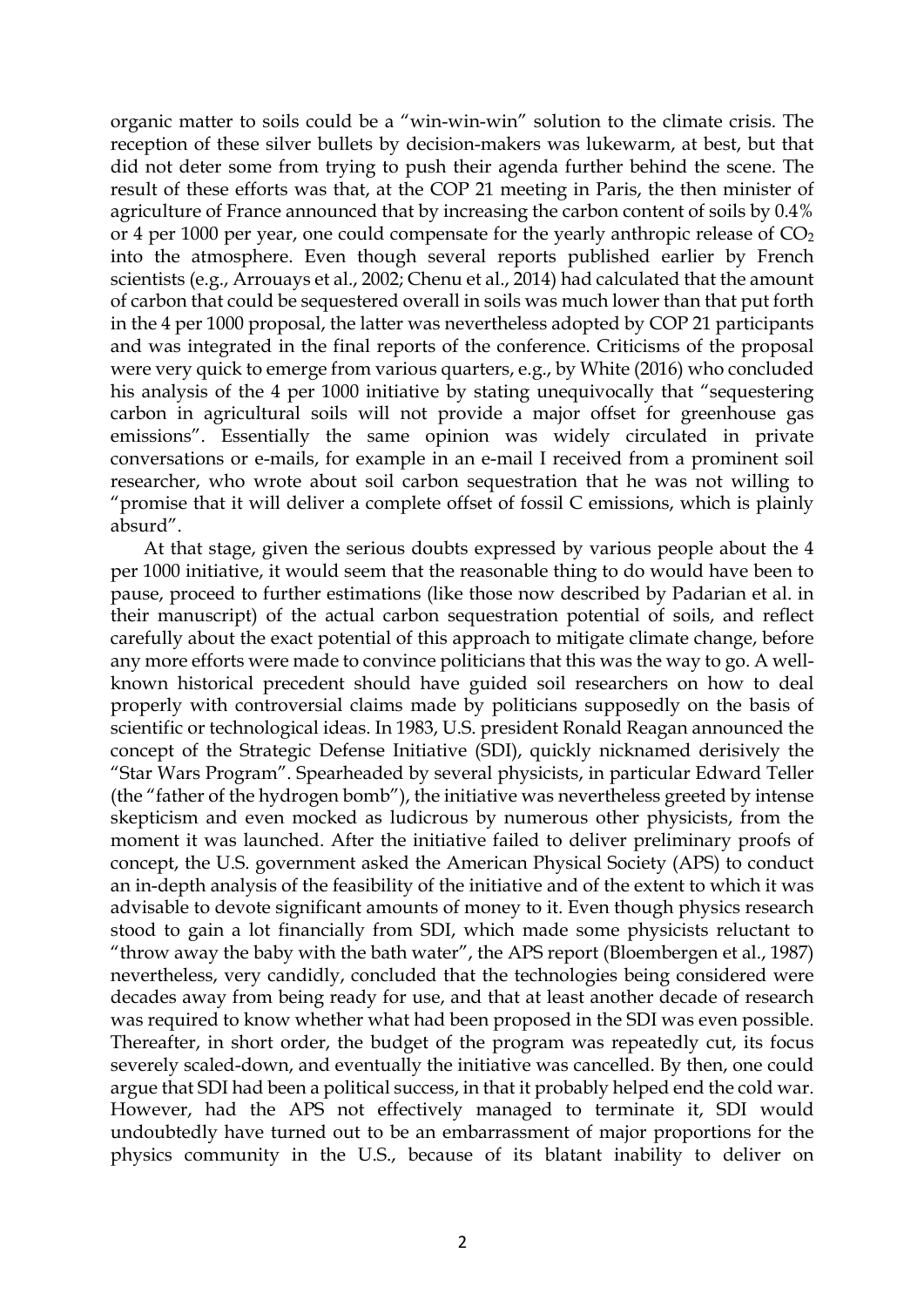unwarranted promises made, and because of suspicions of manipulation and fraud that inevitably would have arisen (Broad, 1992).

Regrettably, this sound precedent was not emulated in our discipline. In April 2017, Minasny et al. published an article that to casual readers (as politicians would likely be), may seem like an endorsement of the 4 per 1000 initiative by a large group of scientists worldwide. Indeed, in the abstract, the authors state that "reported soil C sequestration rates globally show that under best management practices, 4 per mille or even higher sequestration rates can be accomplished". Anyone not reading the article further (and in particular not reaching a contradictory statement a few lines down in the abstract) would likely conclude that the 4 per 1000 idea was what Lal liked to refer to as a "low-hanging fruit" that is easy to reach. The undeniable risk associated with such a perspective is that it would give ammunitions to those who want to slow down the transition to renewable forms of energy, away from the greenhouse-gasproducing consumption of fossil fuels.

If the goal of our work is to publish articles that get heavily cited, then the article by Minasny et al. (2017) has been a resounding success, since according to Google Scholar it has been cited more than 900 times so far, since its publication. However, from a more elevated perspective on science, the article was an unmitigated disaster. Contrary to the rich, multifaceted approach to soil organic matter that had prevailed a decade earlier, the various contributors to the article of Minasny et al. (2017) adopted an extremely narrow view on the topic. The effects of rising temperatures or priming on the carbon content of soils were entirely ignored, as was the necessarily linked fate of nitrogen or dynamics of microorganisms. A significant part of the earlier literature on all these issues, even though the knowledge it contained was eminently relevant, was completely bypassed. Several groups of researchers promptly wrote letters to the editor to criticize the conclusions of the Minasny et al. article (van Groeningen et al., 2017; Amundson and Biardeau, 2018; Baveye et al., 2018; Poulton et al., 2018; VandenBygaart et al., 2018; White et al., 2018). Like the APS report did a few decades ago for the SDI, the very sound criticisms raised by these various authors should have put an end to the propaganda campaign surrounding the "4 per 1000 initiative" and in particular its portrayal to decision-makers as a low-hanging fruit. But it did not, sadly, and hundreds of articles are now being published every year where researchers are trying to demonstrate that, locally under very specific conditions, the 4 per 1000 goal can be reached. Some articles go as far in their biased attempts to justify the initiative as to ignore the severe disequilibrium caused by rising temperatures or enhanced erosion in their modeling of future trends in soil carbon contents (e.g., Chenu et al., 2019)! Efforts such as these are not useful and do not warrant publication, since the fact that, under very special conditions, soil carbon content can be drastically increased was never in doubt. The Dogons in Mali demonstrated that conclusively centuries ago… What has been in doubt from the very beginning was the ability of soils to offer a solution to climate change at a large enough scale and over a long enough timeframe that it should be considered seriously by policy makers.

Amidst the mass of articles that have unfortunately been devoted to the 4 per 1000 initiative since 2016, some have carried out the kind of calculations that should have logically been carried out before the propaganda-style promotion of soil carbon sequestration began. A good example in this respect is afforded by the very comprehensive analysis carried out recently by Riggers et al. (2021) in the context of German croplands, to determine the extent to which changing climate in decades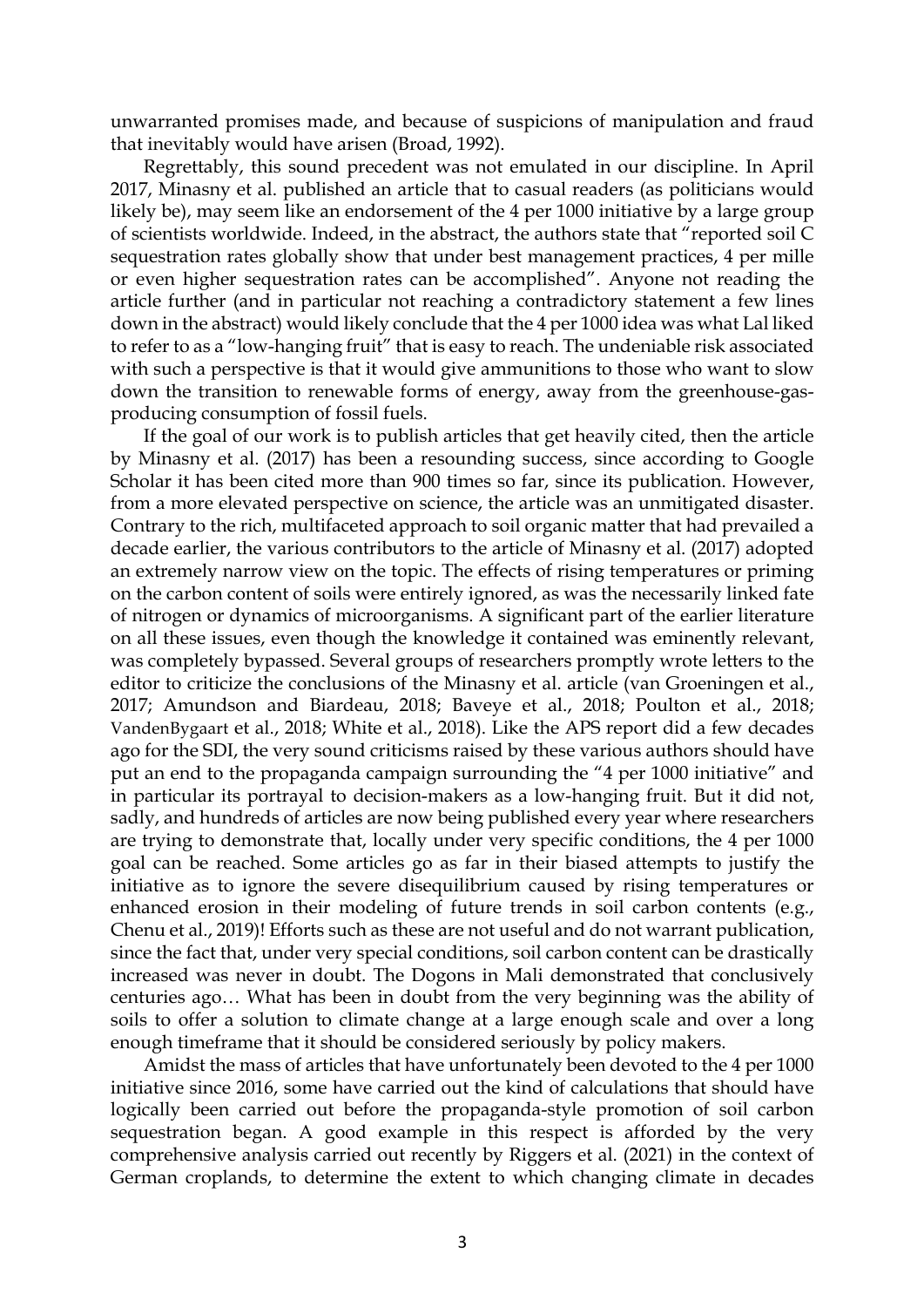ahead could affect soil organic carbon stocks. These authors considered 3 different climate change scenarios between 2014 and 2099, as well as a scenario assuming no future climate change. They used 5 distinct methods to estimate organic carbon inputs based on crop yields and crop-specific parameters, and adopted a multi-model ensemble consisting of five different SOC models to predict the level of organic carbon input required to reach specific SOC stocks in soils at the end of the 21st century. Their simulation results suggest, among other things, that organic carbon input to the soil in 2099 needs to be between 51 and 93% higher than what it is today just to maintain SOC stock levels at their current value. Riggers et al. (2021) eventually conclude that "under climate change increasing SOC stocks is considerabl[y] challenging since projected SOC losses have to be compensated first before SOC built up is possible. This would require unrealistically high OC input increases with drastic changes in agricultural management." In other words, their conclusions are not very different than what White (2016) had written.

Given the recent publication of this excellent article by Riggers et al. (2021), which incidentally Padarian et al. do not cite, and of other recent work that reaches the same conclusion, it seems legitimate to ask whether the manuscript by Padarian et al. comes up with anything sufficiently new that its publication is warranted. In terms of its contents, the answer to that question is negative, in my view. Enough authors have confirmed by now Arrouays et al.'s (2002) or White's (2016) assessment that soil carbon sequestration can only be a very marginal solution to climate change. In that context, Padarian et al.'s calculations add nothing. The only purpose that one more publication on the topic would achieve is to increase the number of citations of those who wrote on it earlier. That is not a valid achievement from my perspective. Nevertheless, their paper could still have some value if it were revised in such a way as to come out as an acknowledgement by the authors that the Minasny et al. (2017) article was a blunder of epic proportions, which oriented much of the research on soil organic matter in the last 5 years in a direction it should never have taken, leads nowhere, and should now be forgotten. That, hopefully, would put an end to the nonsense started in 2015 and would restore some of the credibility that our discipline has lost in the process. As some of us (Baveye et al., 2020; Vogel et al., 2021) have pointed out recently, that does not mean that research on soil organic matter dynamics, and in particular on its effect on the resilience of the architecture of soils under fast changing environmental conditions, is not needed. It is in fact direly and urgently needed for other reasons than those advocated in the 4 per 1000 chimera, and that point has to be made to policy makers, without repeating the mistakes made in the last few years, i.e., without making promises that we are not sure we can keep, or even worse, that we already know we cannot keep. Soils, and the structure and fate of soil organic matter in particular, are very complex, and we cannot promise we can come up easily with straightforward answers to the daunting questions society is asking us. But we can promise that we shall try to answer them as best we can, in direct continuation of the very nice research that was carried out a decade ago.

## **Specific comments:**

Page 1, title: I find this title potentially very misleading. Some readers may derive the impression from it that, relative to what many researchers have described in recent years as the (limited) potential of soils to sequester carbon, Padarian et al. have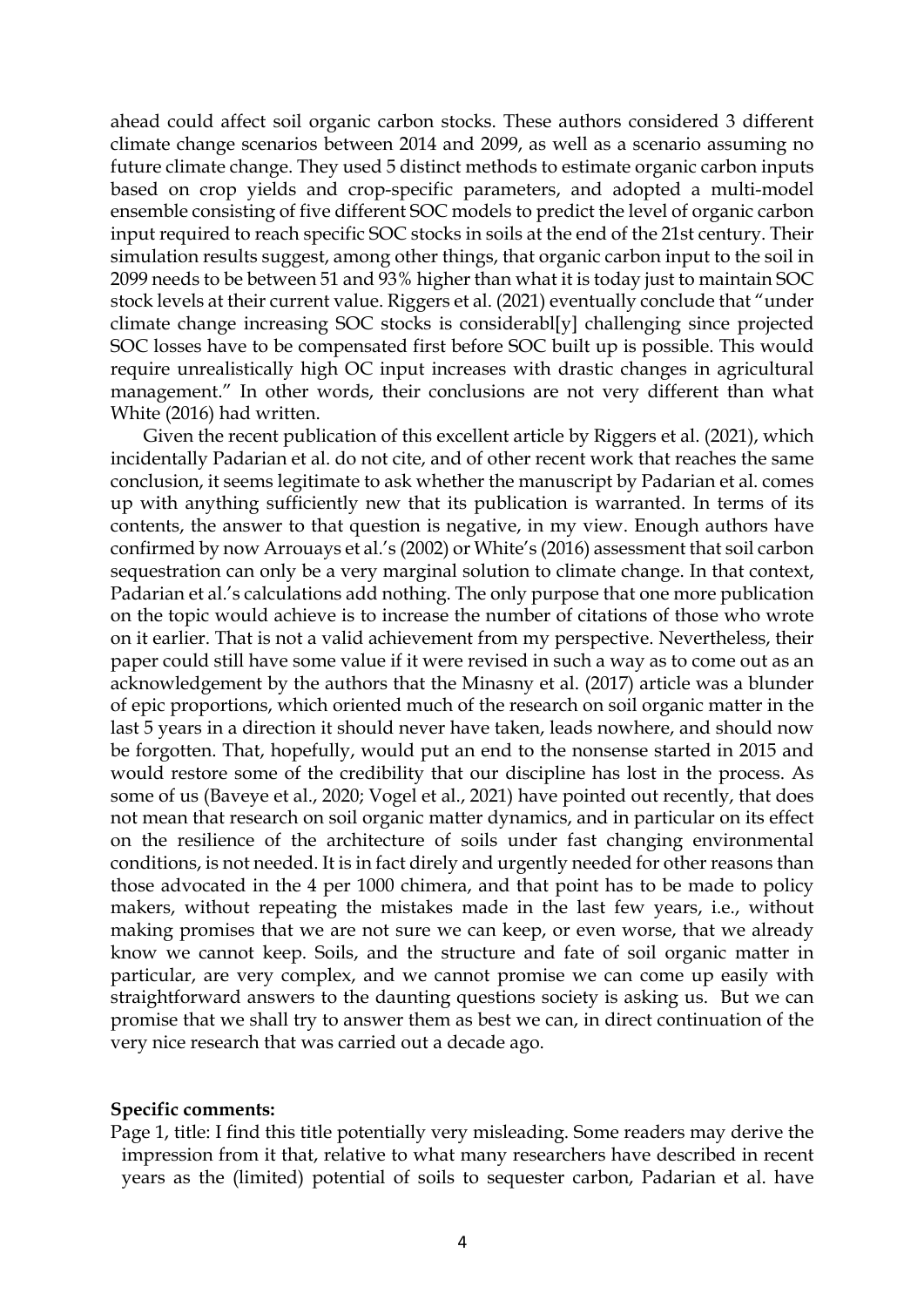somehow found "additional" storage potential. That is not the case, since the conclusion of their text really only confirms the many previous assessments that have been published and that all point to the very marginal contribution soil carbon storage or sequestration might make to climate change mitigation.

- Line 1 of abstract: "Soil organic carbon sequestration (SOCseq) is considered the most attractive carbon capture technology to partially mitigate climate change." The very first sentence of the article is seriously misleading as well. Certainly there are a few articles presenting SOCseq as an ideal technology to capture carbon, but there is no consensus on the matter at all. There is a huge literature reviewing in detail modern carbon capture technologies, in which authors do not mention soils at all (see, e.g., Rubin et al., 2012; Wilberforce et al., 2021). Clearly, when people outside the soil science community think about carbon capture to mitigate climate change, they overwhelmingly do not think about soils among the top 10 best candidate technologies.
- Page 1, lines 24-25. Again, it is not really clear what the authors are referring to with this "additional" SOC storage potential. What is it "additional" to?
- Page 2, lines 17-18. In support of their assumption that the 0-30 cm depth of the soil is where most of the SOC storage occurs, the authors cite 2 classic but relatively old references on a topic about which a lot has been written during the last 2 decades, in particular by researchers who have recommended that measurements of soil carbon storage should routinely extend deeper than just the top 30 cm. It seems to me highly desirable that the authors justify their assumption in light of this more recent literature, and not just older articles.
- Page 3. Figure 1. I was taught by statistics professors never to calculate linear regression lines, especially when data points are severely scattered as is the case in Figure 1, without considering the uncertainty that is associated with the regression coefficients. I do not believe there is any reason to envisage quantile regressions differently. Also, the case is not made particularly well in the text as to why the authors chose to consider the median rather than the mean. Finally, the last sentence of the figure caption requires more information in order to be understandable. How reasonable is it to adopt the hypothesis that "the difference is mainly due to management practices"? Could other factors than soil, climate, topography, and land use account for the difference, and to what extent?
- Page 4, line 21. Again, why not consider the mean? That is not clear at all. Does the choice of the median make a difference in terms of the final conclusions?
- Page 4, line 30. Most readers are probably not going to be familiar with Shapley values, which have not been used much in soil science, so a more detailed introduction to them and to their advantages is indicated here.
- Page 5, lines 5-6. There is a huge amount of material missing here. The authors mention that they ran all kinds of simulations with 9 general circulation models, "for the moderately pessimistic SSP3-7.0 scenario, which considers a world that does not enact climate policies". Why that particular shared socio-economic pathway scenario, among all the possible ones??? How does that choice affect the conclusions reached at the end of the article? Without a whole more information in that respect, it is hard to evaluate the simulations that have been carried out.
- Page 5, lines 21-22, "Soil clay content has been recognized as a key factor in SOC stabilization". Again the authors are basing their statement on relatively old references. In recent years, various researchers have shown that in practice it is not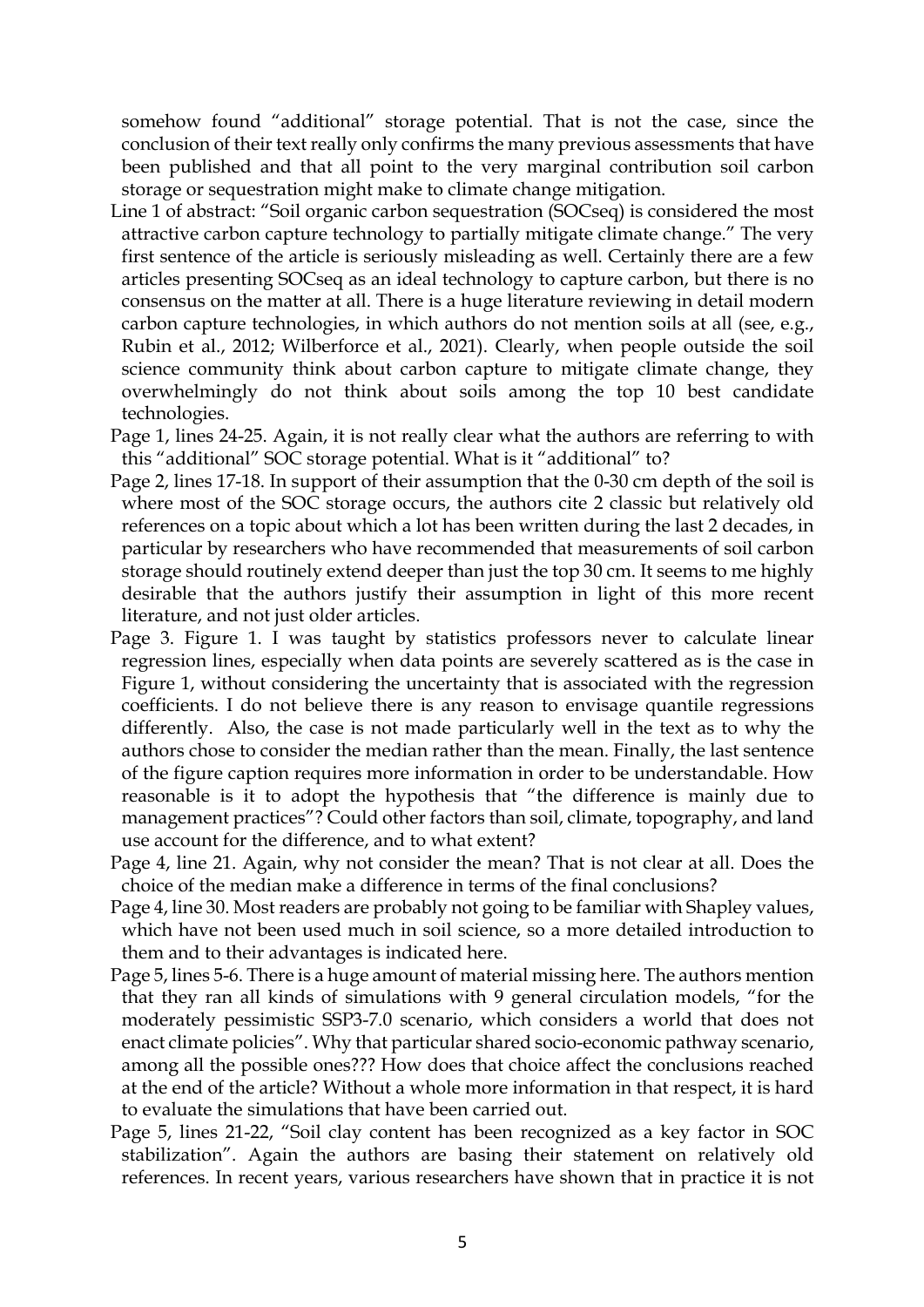the clay content per se that matters, but the ratio SOC/clay content (e.g., Johannes et al., 2017; Prout et al., 2020).

- Page 8, line 10, "are in located". I have a hard time understanding how, with two native English speakers as co-authors, the manuscript was submitted with obvious typos, misspellings, and syntax problems. Did they not read the manuscript, or do they simply expect someone to do the editing for them?
- Page 9, lines 16 and 17, "which corresponds to only 3.5% of the C emissions used to estimate the 4 %o rate". Either I do not understand what the authors mean by that statement, or I do not understand how they could just mention it in passing without emphasizing how this statement challenges everything that has been claimed about the 4 per 1000 idea…
- Page 9, lines 21-23, "Our estimates are in line…". In support of the statement in this sentence, the authors cite relatively old references again, but fail to point out that Franzluebers et al. (2012), whom they cite 4 lines earlier, reach a different conclusion. These authors observe that 10 years after conversion of an arable cropping system into perennial grassland — admittedly one of the fastest agricultural practices to sequester carbon in soil — the rate of C accumulation down to a depth of 20 cm drops by half, and after 20 years, it is only 0.2 Mg ha−<sup>1</sup> y−1, i.e., a quarter of its initial value of 0.8 Mg ha−<sup>1</sup> y−<sup>1</sup> (see Fig. 2 in Baveye et al., 2018). After 50 years, the rate is virtually zero, and a new soil equilibrium is reached. So, at least some people have found timeframes that are much shorter than those found by Padarian et al. This point needs to be discussed.
- Page 9, line 23, "total estimates". It is clear what the authors refer to with this expression.
- Page 10, line 32, "our practicable potentials account for only 32% of the historical carbon debt due to agriculture". Again, this statement needs to be emphasized more than it currently is.
- Page 10, line 9, "From that year onwards, the accumulation rate could not be maintained due to sink saturation". There is something missing in the narrative between the previous page and this one. On page 9, the authors are referring to accumulation timeframes of over a century, and now mention sink saturation occurring in 2050.
- Page 10, line 18, "imped". English!
- Page 11, line 7, "in the next 20 years". Why only 20 years?
- Page 11, section 3.4. This section contains a lot of hand waving to try to justify asking for more funding to carry out research on soil organic matter, but I doubt that the arguments presented would convince very many decision-makers.
- Page 12, lines 10-11, "The total amount of additional carbon that global croplands can store is relatively small in the context of global carbon emissions". It took 12 pages to get to the point where the authors concede that their conclusion is similar to what other people have said consistently since 2015, and, actually, Arrouays et al. (2002) already wrote in 2002. Hence the question I raised earlier of whether this article really needs to be published, since it contributes very little, if anything at all to the debate. As I wrote earlier, this manuscript would be useful if it were revised in a way that it carry the message that it is time to stop the nonsense, and to agree once and for all that the sequestration or even the storage of carbon in soils is nowhere near large enough to be more than a very marginal contribution to the mitigation of climate change. If the authors stated that clearly, this article might be useful to close a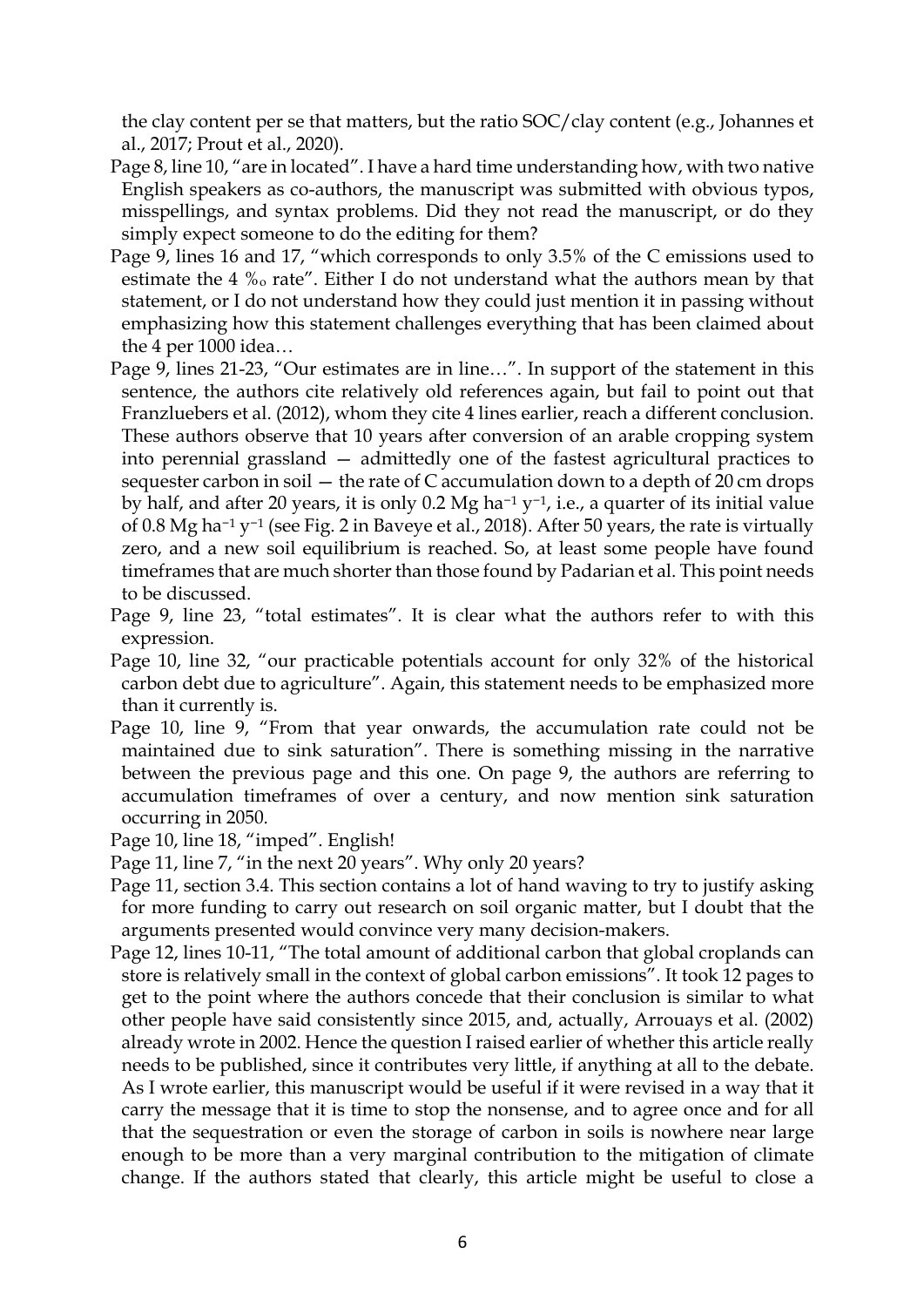parenthesis that should never have been opened, and to encourage policy-makers to focus back on societal changes that can have a real effect on climate change, such as a switch to renewal forms of energy, or a move to an economy that involves less longdistance transport of goods than is the case at the moment.

## **References**

- Amundson, R., Biardeau, L. (2018). Opinion: Soil carbon sequestration is an elusive climate mitigation tool. Proceedings of the National Academy of Sciences 115, 11652–11656.
- Arrouays, D., Balesdent, J., Germon, J. C., Jayet, P. A., Soussana, J. F., & Stengel, P. (2002). Increasing carbon stocks in French agricultural soils? Synthesis of an assessment report by the French Institute for Agricultural Research on request of the French ministry for ecology and sustainable development. Scientific Assessment Unit for Expertise, INRA, Paris.
- Baveye, P.C. (2007). Soils and runaway global warming: Terra incognita. Journal of Soil and Water Conservation, 62, 6, 139A-143A.
- Baveye, P.C., Berthelin, J., Tessier, D., Lemaire, G., 2018. The "4 per 1000" initiative: A credibility issue for the soil science community? Geoderma 309, 118–123. Doi: 10.1016/j.geoderma.2017.05.005.
- Baveye, P.C., Schnee, L.S., Boivin, P., Laba, M., Radulovich, R. (2020) Soil organic matter research and climate change: Merely re-storing carbon versus restoring soil functions. Front. Environ. Sci., 8, 579904. Doi: 10.3389/fenvs.2020.579904
- Bellamy, P.H., Loveland, P.J., Bradley, R.I., Lark, R.M., Kirk, G.J.D., 2005. Carbon loss from all soils across England and Wales 1978-2003. Nature 437, 245-248.
- Bloembergen, N.; Patel, C. K. N.; Avizonis, P.; Clem, R. G.; Hertzberg, A.; Johnson, T. H.; Marshall, T.; Miller, R. B.; Morrow, W. E.; Salpeter, E. E.; Sessler, A. M.; Sullivan, J. D.; Wyant, J. C.; Yariv, A.; Zare, R. N.; Glass, A. J.; Hebel, L. C.; APS Council Review Committee; Pake, G. E.; May, M. M.; Panofsky, W. K.; Schawlow, A. L.; Townes, C. H.; York, H. (July 1, 1987). "Report to The American Physical Society of the study group on science and technology of directed energy weapons". Reviews of Modern Physics. 59 (3): S1-S201. Doi: 10.1103/RevModPhys.59.S1
- Broad, William J. (1992). Teller's war: The top-secret story behind the star wars deception. New York: Simon & Schuster.
- Chenu, C., Klumpp, K., Bispo, A., Angers, D., Colnenne, C., Metay, A. (2014). Stocker du carbone dans les sols agricoles: Évaluation de leviers d'action pour la France. Innovations Agronomiques 37, 23–37.
- Chenu C, Angers DA, Barre P, Derrien D, Arrouays D, Balesdent J (2019) Increasing organic stocks in agricultural soils: Knowledge gaps and potential innovations. Soil Till Res 188:41–52. https://doi.org/10.1016/j.still.2018.04.011
- Dorit, R. (2011). The Humpty-Dumpty problem. American Scientist 99(4), 293-295. Doi: 10.1511/2011.91.293.
- Fontaine, S., Barot, S., Barre, P., Bdioui, N., Mary, B., and Rumpel, C. (2007). Stability of organic carbon in deep soil layers controlled by fresh carbon supply. Nature 450, 277–281. doi: 10.1038/nature06275
- Johannes, A., Matter, A., Schulin, R., Weisskop, P., Baveye, P., Boivin, P. (2017). Optimal organic carbon values for soil structure quality of arable soils. Does clay content matter? Geoderma, 302, 14–21. https://doi.org/10.1016/j.geoderma.2017. 04.021
- Kinyangi, J., Solomon, D., Liang, B., Lerotic, M., Wirick, S., and Lehmann, J. (2006). Nanoscale biogeocomplexity of the organomineral assemblage in soil: Application of STXM microscopy and C 1s-NEXAFS spectroscopy. Soil Sci. Soc. Am. J. 70, 1708–1718. doi: 10.2136/sssaj2005.0351